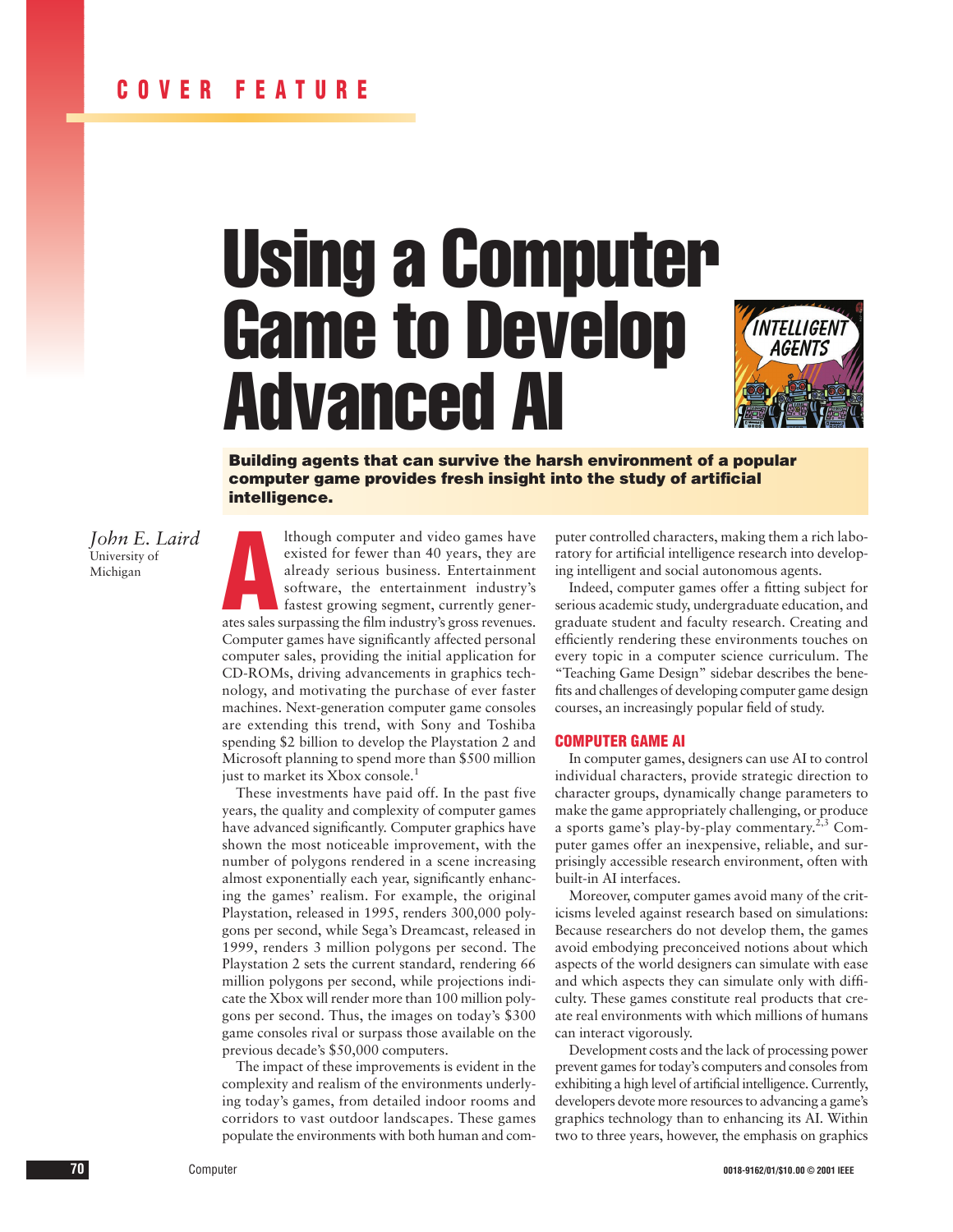# **Teaching Game Design**

At their core, most computer games simulate complex worlds. Games immerse players in an alternative reality and challenge them to assume a role—be it adventurer, world-class sports figure, or ruler of a civilization. Thus, a senior-level design course on computer game development provides the perfect integration of concepts from across computer science, all within the context of a highly motivating topic. For once, a professor needn't worry about students finding the subject matter unengaging—they dive into it, drawing from all their previous education to build their games.

Ironically, something as apparently frivolous as playing computer games makes students finally appreciate the importance of the seemingly obscure material they learned in earlier courses. Nothing motivates students to understand the computational complexity of collision-detection algorithms like having their game run slower and slower as they add more enemy spaceships from the Gamma Nebula.

## **Organizational lessons**

Studying computer games also exposes students to the world outside computer science. Today, games development requires more than two programmers working together in a garage—it requires collaboration among people from diverse disciplines. A team normally includes producers, game designers, programmers, artists, sound engineers, and specialists such as voice actors and motion-capture experts. Each team member must understand how all the pieces fit together, forcing students to appreciate the importance

of art, music, literature, and social skills.

As an additional incentive, students with game programming experience can easily find interesting and challenging summer and full-time jobs in the videogame industry. Further, many game companies searching for fresh talent run summer internship programs.

A growing number of campuses offer computer game design courses, including North Texas University, the University of Michigan, Georgia Tech, Northwestern, and the University of California, Irvine. DigiPen and Full Sail offer degree programs in computer game design.

## **Our program**

My course provides a rigorous introduction to the technology, science, and art behind computer game development. The course assumes that students already have a solid background in computer science, including programming and algorithms. In addition to four programming projects designed to expose students to the breadth of topics in computer game development, the course also provides the opportunity to build complete games. Students must integrate both the technical and aesthetic aspects of computer games. They must design, implement, then iteratively refine the game to enhance its entertainment value. The course's four projects, and the goals for each, follow:

• *Arcade game.* We provide the students with a shell package for Pong, a game that runs under Windows on a PC that uses Direct-X. The students must devise, implement, and test their own game. Students can reimplement classic arcade or console games, but we encourage them to develop novel games.

- *Interactive fiction.* The students use the Inform interactive fiction authoring system to develop their own textbased interactive fiction. Although text-based interactive fiction went out of fashion more than ten years ago, this project forces students to focus on the role of plot and story in a game without having to worry about graphics.
- *Artificial intelligence.* Students use the Soar architecture to build a bot that controls a tank in a simulated maze world. We then hold an elimination tournament in which the student bots fight for supremacy. The project exposes students to AI programming and to one approach to encoding complex tactics.
- *Final project.* During the last five weeks of the course, the students work in teams to develop the game of their choice. For their final project, students must complete all the standard stages of game development: creating a concept document, pitching the concept to the class, developing a design document, and drafting the technical specification. The course culminates in an open house during which more than 150 people come to play and rate the best games developed in class.

These projects build on the coursework and require the students to research both the design and mechanics of developing their game.

will likely have run its course as incremental improvements in the underlying technology lead to only marginal improvements in the game experience.

Game designers continually look for new ways to distinguish their games, and companies already market games based on their AI. Recently, AI has been featured in two very successful games, The Sims and Black and White. In the near future, more development and runtime resources will be available to increase game AI complexity and realism, at which point we can expect to see a significant growth in the role of AI in games.

## **DEVELOPING QUAKE II AI**

My research group uses computer games as its environment for research on building human-level AI. We do basic research on AI within computer games and

also demonstrate AI's potential for future computer games. Our most mature research involves building AI bots that play the infamously violent action computer game Quake II*.* We selected the game as an AI development platform because its developer, id software, publishes an interface that makes it possible to control Quake II's bots via external software. Following id's lead, other games, such as Unreal Tournament and Half-Life, provide interfaces so that anyone can write code to control characters in the game through a dynamically linked library (DLL). Other research groups are starting to pursue similar research projects using Unreal Tournament, although with an emphasis on team play.<sup>4</sup>

The bots included in the game provide challenging opponents, but only because of their superhuman reaction times and aiming skills, not because of their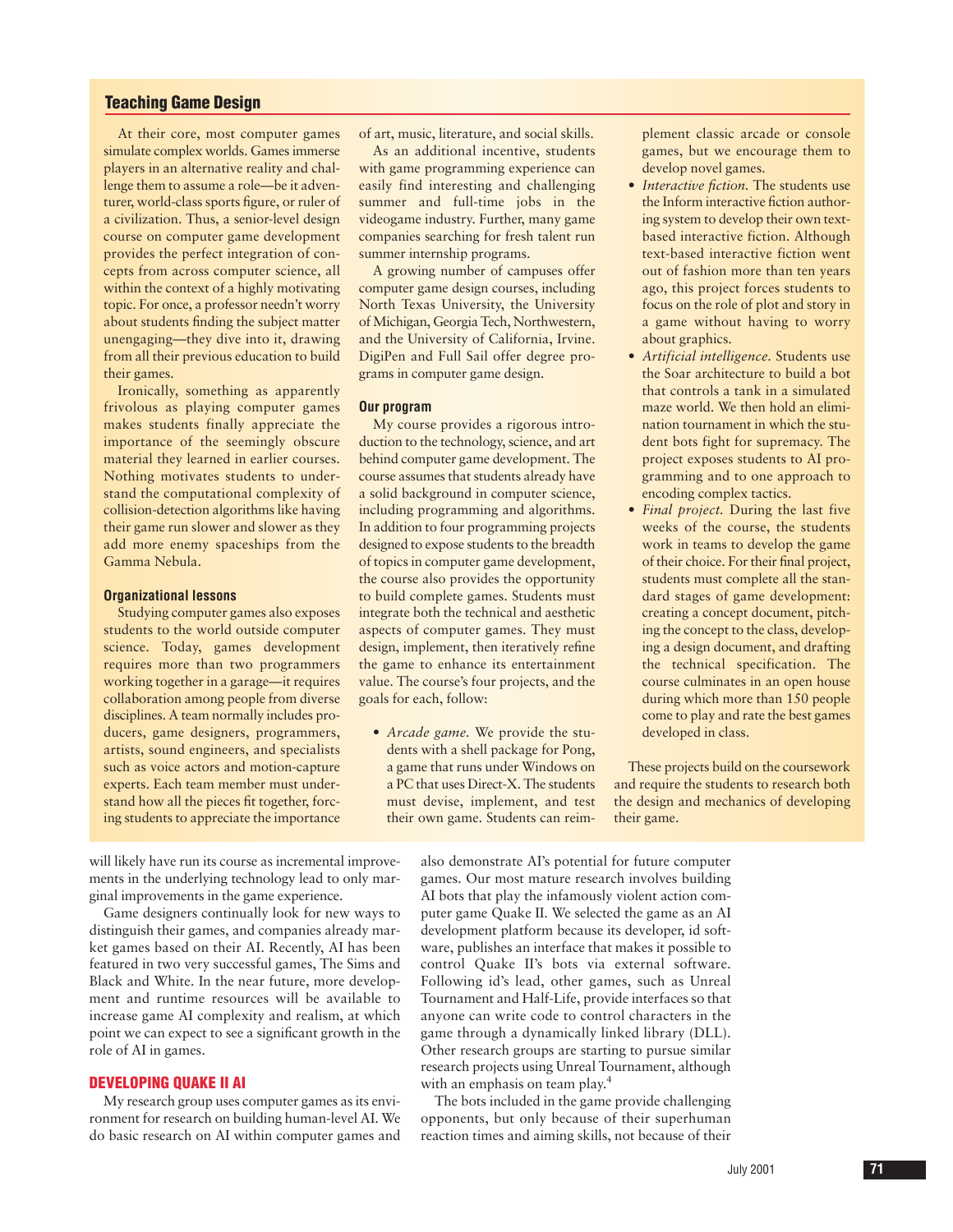

*Figure 1. A graphic depiction of the interface between Quake II and the Soar Quakebot, with Quake II on the left, the interface dynamic linked library (DLL) in the middle, and Soar and its associated Quakebot rules on the right.* 

complex tactics or game knowledge. In contrast, we seek to create bots that use many of the tactics humans use so that they beat you by outthinking you, not by outshooting you.

#### **Play mechanics**

When multiple human and bot players engage in a Quake II match at the same time, they exist in a level that contains hallways and rooms. To explain the game using its own terminology, the players move through the level, acquiring *power-ups* such as weapons, ammo, armor, and first-aid boxes. The players also fire their weapons in an attempt to injure their enemies. When a player's health reaches zero, the player dies, then instantly reappears at one of the level's preset *spawning sites*. The first player to rack up a prespecified number of kills wins the game.

The game distributes power-ups in static locations throughout the level. When a player takes a powerup, a replacement automatically regenerates in 30 seconds. Weapons vary according to their range, accuracy, damage spread, reload time, ammo type, and amount of damage they cause. For example, the shotgun spreads its damage across a wide area at short range, but does no damage if the player fires it at distant targets. In contrast, the railgun kills in a single shot at any distance, but requires very precise aim because it has zero spread.

Although it might appear from this description that Quake II is a mindless point-and-shoot game, the factors I've listed—combined with the layout of the level's topology—make the game tactically complex, which becomes obvious when watching an expert play.

#### **The Quakebot**

Our Quakebot uses Soar<sup>5</sup>—an engine for making and executing decisions—as its underlying AI engine for controlling a single player. We chose Soar as our AI engine because our real research goal is to understand and develop general integrated intelligent agents. Soar embodies our current best hypotheses for the cognitive architecture underlying general intelligent agents, with research and refinement of it stretching back twenty years.

Figure 1 shows the overall structure of the system. Quake II is the commercial version of the game, which we have extended with the DLL. The DLL, written in C, implements the Quakebot's sensors and motor actions, along with the Soar I/O, our intercomputer communication code. Soar I/O provides a platformindependent mechanism for transmitting all perception and motor information between the Quakebot and the game. We encoded all knowledge for playing the game into the Soar rules.

The underlying Quake II game engine updates the world and calls the interface ten times a second. On each of these cycles, it updates all changes to the bots and initiates any requested motor actions. Soar runs asynchronously to Quake II and executes its basic decision cycle anywhere from 30 to 50 times a second, allowing it to take multiple reasoning steps for each change in its sensors. Soar consumes 5 to 10 percent of the processing power of a 400-MHz Pentium II that runs Windows NT.

The Soar Quakebot's design uses principles originally developed for controlling robots, then extended in our research to simulate military pilots in large-scale distributed flight simulations.<sup>6,7</sup> In Soar, an operatorthe basic object of decision—consists of

- primitive actions that bots perform in the world such as move, turn, or shoot;
- internal actions such as remembering the enemy's last position; or
- more abstract goals such as attack, get-item, or goto-next-room that, in turn, must dynamically decompose into simpler operators that ultimately bottom out in primitive actions.

Soar continually proposes, selects, and applies operators to the current state via if-then rules that match against the data structures that make up the current state. When Soar selects an abstract operator that cannot be applied immediately, such as collect-power-ups, it generates a substate. Within a substate, Soar then proposes, selects, and applies additional operators until the original operator completes, or until the game environment changes such that it triggers the proposal and selection of another operator. These additional operators may require further decomposition, leading to the recursive dynamic generation of an operator hierarchy.

Figure 2 shows a subset of the Quakebot's operator hierarchy. Although a small part of the overall hierarchy, this list includes some of the top-level operators, such as wander, explore, attack, and other operators that Soar uses to apply the collect-power-ups operator.

During a game, rules will propose top-level operators—such as wander, explore, and attack—by testing information gleaned from the Quakebots sensors. For example, if the Quakebot does not sense an enemy or have a recent memory of one, and an inventory check reveals that it's missing some important power-ups, a rule will propose the collect-power-ups operator.

Once Soar selects collect-power-ups, a substate will generate in which rules propose the get-item operator for each missing power-up. Additional rules will then fire to create preferences so that the bot pursues the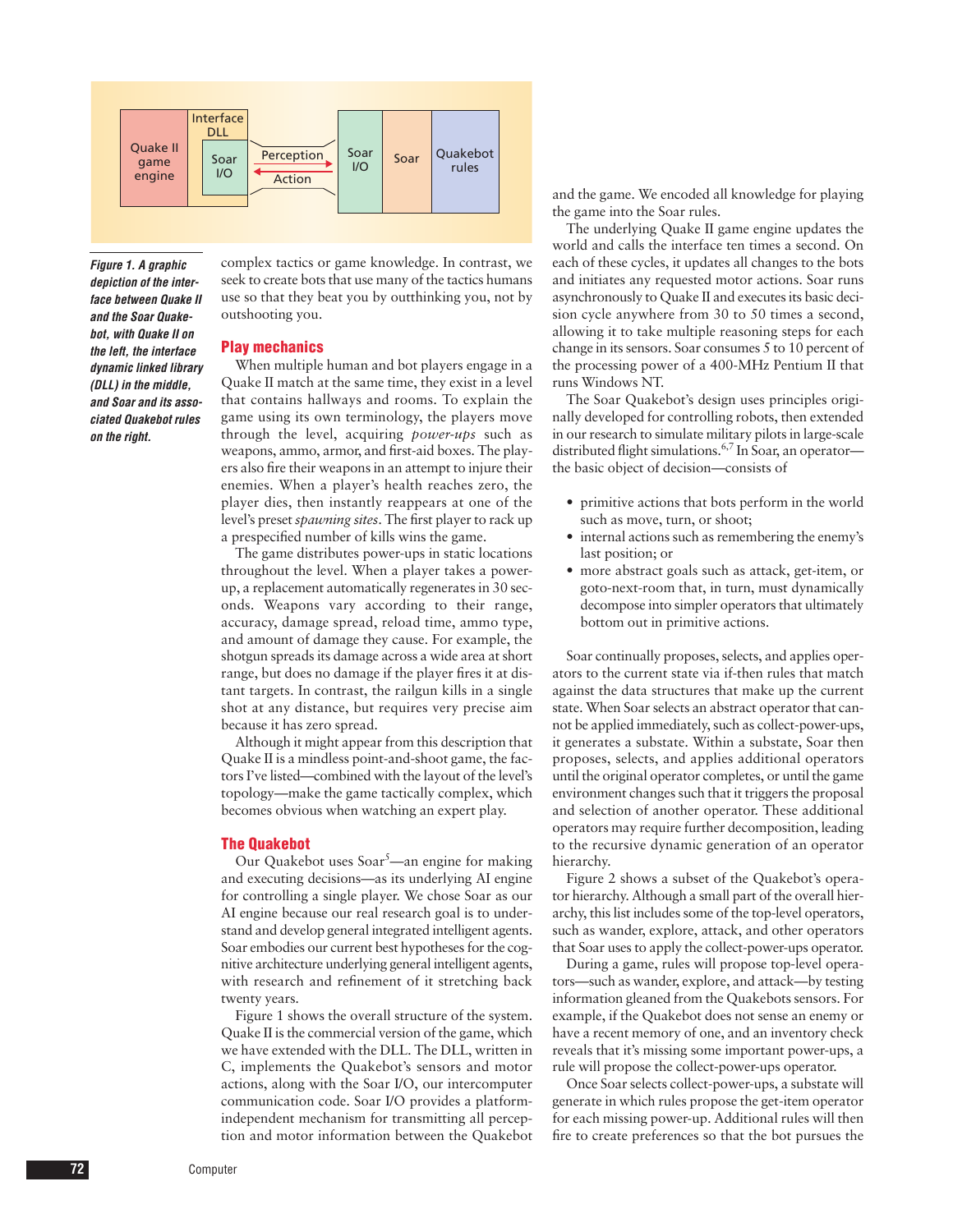most important power-up first. After Soar selects get-item, another substate generates, and rules test whether the item being pursued is in the current room or another one. If the power-up is in the current room, the rules further decompose the problem until primitive operators, such as face-the-item and move-to-theitem, are proposed, selected, and applied.

Figure 3 shows the main tactics the Quakebot uses. It implements these actions via the top-level operators and their decompositions. Although Quakebots react to different situations and opponents, they originally did not anticipate other players' behavior.

# **Anticipation's role**

The following quote from Dennis "Thresh" Fong,<sup>8</sup> Quake's Michael Jordan equivalent, gives some insight into the importance of anticipation:

Say my opponent walks into a room. I'm visualizing him walking in, picking up the weapon. On his way out, I'm waiting at the doorway and I fire a rocket two seconds before he even rounds the corner. A lot of people rely strictly on aim, but everybody has their bad aim days. So even if I'm having a bad day, I can still pull out a win. That's why I've never lost a tournament.

We can program these tactics manually for specific locations within a specific level. For example, we could add tests that direct a bot to set an ambush if it occupies a specific location on a specific level and hears a specific noise, such as the sound of an enemy picking up a weapon. Computer games currently use this approach, which requires a tremendous effort to create a large number of tactics that work for each specific level.

An alternative to encoding behaviors for each of these specific situations is to add a general capability for anticipating an opponent's actions. Anticipation is



a form of planning that AI researchers have studied for 40 years. The power of chess and checkers programs comes directly from their ability to anticipate opponent's responses to their own moves. Anticipation for bots in first-person shooters requires a few twists that differentiate AI for the FPS genre from standard AI techniques such as alpha-beta search:

- Unlike a chess or checkers player, an FPS player lacks access to the complete game state.
- The choices for a player's actions in an FPS game unfold continuously as time passes. At any time, the player can move, turn, shoot, jump, or remain in one place.

The breadth and depth of possible actions in an FPS game quickly make search intractable and require more knowledge about which actions might prove useful.

Internal representation. To support anticipation, the first thing the Quakebot must have is the ability to create its own internal representation of what it believes to be the enemy's internal state—what the enemy is currently sensing. It builds this representation based on its observations of the enemy. The Quakebot then predicts the enemy's behavior by using its own knowledge of tactics to select what it would do if it were that enemy. Using simple rules to internally simulate external actions in the environment, the bot forward projects until it either gets a *Figure 2. A subset of the Quakebot's operator hierarchy, which determines how the bot reacts to its environment and changing game conditions.* 

#### **Collect-power-ups**

Pick up items based on their spawn locations Pick up weapons based on their quality Abandon collecting items that are missing Remember when missing items will respawn Use shortest paths to get objects Get first-aid kits and armor if needed Pick up other quality weapons and ammo if accessible

#### **Attack**

Use circle-strafe (walk sidewise while shooting) Move to best distance for current weapon

## **Retreat**

Run away if low on health or outmatched by the enemy's weapon

#### **Chase**

Pursue the enemy based on sound of running Proceed where enemy was last seen

#### **Ambush**

Wait in a corner of a room that can't be seen by enemy coming into the room

#### **Hunt**

Go to nearest spawn room after killing enemy Go to rooms enemy is often seen in

*Figure 3. A breakdown of Quakebot's tactics, listing the accompanying actions for each operator.*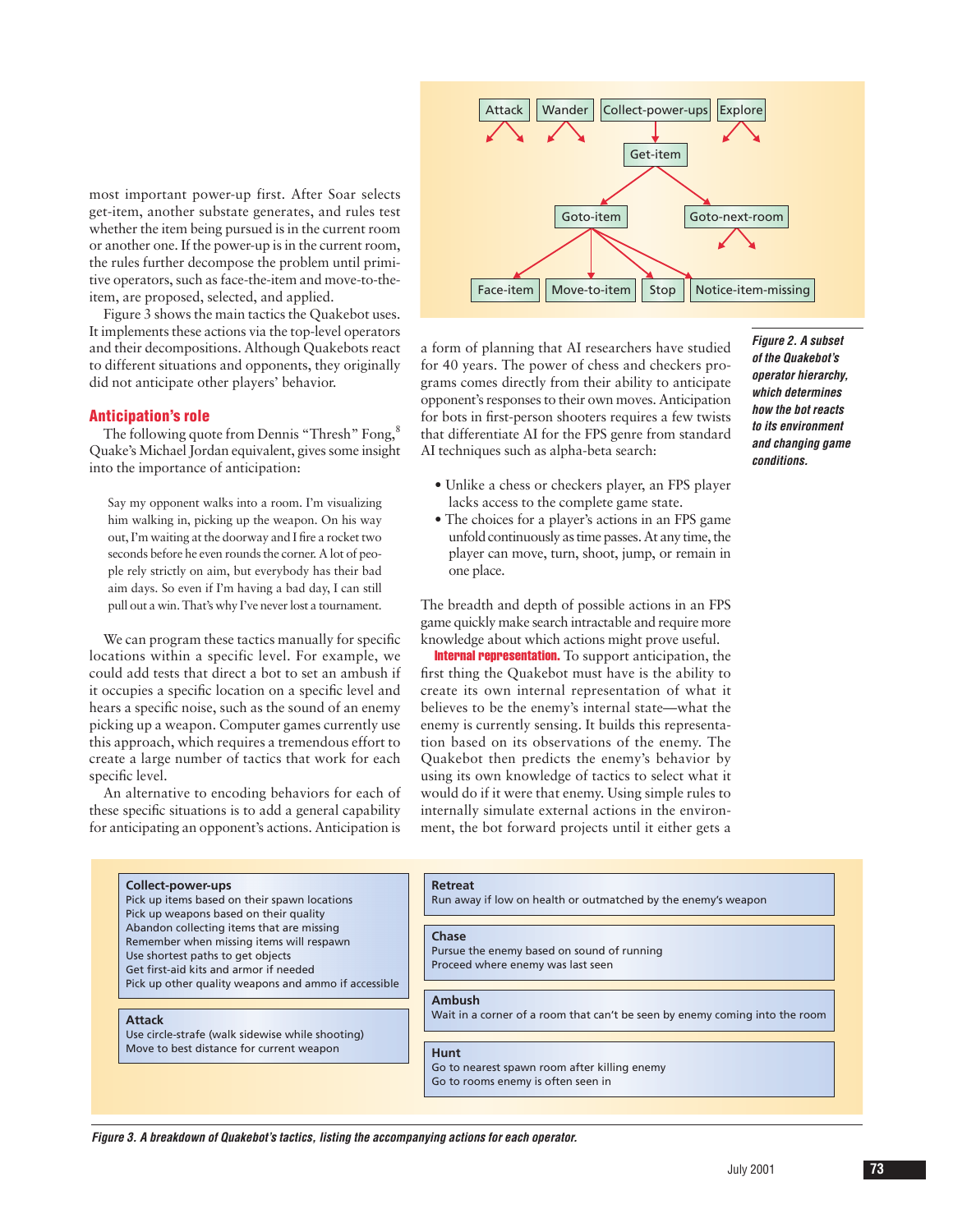*Figure 4. The Quakebot, lower left, decides to predict the actions of its enemy, which stands at the threshold to the small room at the top. The bot predicts that the enemy will continue into the room to obtain the heart, a valuable game item. If the enemy turns on the bot, however, the prediction process aborts so that the bot can respond to the attack immediately.*

*Figure 5. The Quakebot, lower left, uses its knowledge of what it would do in the enemy's state to create an internal representation of the enemy's situation.*





useful prediction or decides too much uncertainty exists about what the enemy will do next. The bot uses such predictions to, for example, set an ambush or deny the enemy an important weapon or health item.

Figure 4 shows an example in which the Quakebot, pictured in the lower left, sees its enemy, pictured in the upper center, heading toward a desirable object the heart. As the enemy quickly moves out of range, the Quakebot decides to predict the enemy's future course of action. If the enemy turns toward the Quakebot instead of continuing toward the heart, the prediction process aborts so that the Quakebot can immediately attack and not be caught planning.

Once it makes the decision to predict the enemy's behavior, the Quakebot creates an internal representation of the enemy's state based on its perception of the enemy. Figure 5 shows the Quakebot creating an internal representation of the enemy's situation that it will use for its internal planning.

**Quakebot prediction.** In the next step, the Quakebot uses its representation of the enemy's state and its knowledge of what it would do in the enemy's state to predict the enemy's actions. Thus, we assume that the enemy's goals and tactics are essentially identical to the Quakebot's. In this example, the bot knows, from prior explorations, that the power-up resides in the small room at the top, and it now attributes that knowledge to the enemy. The bot projects that its adversary will collect the power-up, which leads to a cascade of problem solving as it decides to execute get-item and goto-next-room operations.

Once the Quakebot gets to this point, it internally simulates the enemy's movement from room to room. It also can simulate the changes that will happen as other operators apply, such as its health increasing if it picks up a first-aid kit. The selection and application of operators continues until the Quakebot determines that the enemy will take the power-up, as Figure 6a shows. At that point, the Quakebot predicts the enemy will change top-level operators and choose the wander operator. Figure 6b shows that, because the room has only one exit, wander will direct the enemy to exit, move back down the hallway, and finally reenter the room from which it started—and which the Quakebot now occupies.

During the internal simulation, the bot continually compares the distance in terms of the number of rooms the enemy has traveled to the distance the Quakebot requires to get to the same location. In the preceding example, the Quakebot predicts that the enemy will require four moves to get back to the room that the Quakebot currently occupies. Why doesn't the Quakebot stop predicting at the point that the enemy would be in the hallway—only three moves for the enemy versus one for the bot? Because the Quakebot knows an ambush cannot be set in a hallway, where there is no place to hide. Thus, it waits until the enemy's predicted location is a room, where it knows it can set an ambush, as shown in Figure 7.

When the Quakebot predicts that the enemy will be in another room that the bot can reach sooner, the Quakebot attempts to set an ambush by moving to an open location next to the door that its code predicts the enemy will move through. In general, the bot tries to shoot the enemy in the back or side as it enters the room. If the bot carries a rocket launcher, it will take a preemptive shot when it hears the enemy getting close—just as star player Dennis Fong would. We associate time limits with both of these ambush strategies, however, so that the bot will not wait indefinitely at the ambush site.

**OUR WE WANTED THE CONSTRUCTER CONSTRUCTER CONSTRUCTER CONSTRUCTER CONSTRUCTER CONSTRUCTER CONSTRUCTER CONSTRUCTER CONSTRUCTER CONSTRUCTER CONSTRUCTER CONSTRUCTER CONSTRUCTER CONSTRUCTER CONSTRUCTER CONSTRUCTER CONSTRUCTER** we can successfully pursue serious research on computer games. Our research directly applies to computer-generated forces, $6,7$  where we need to